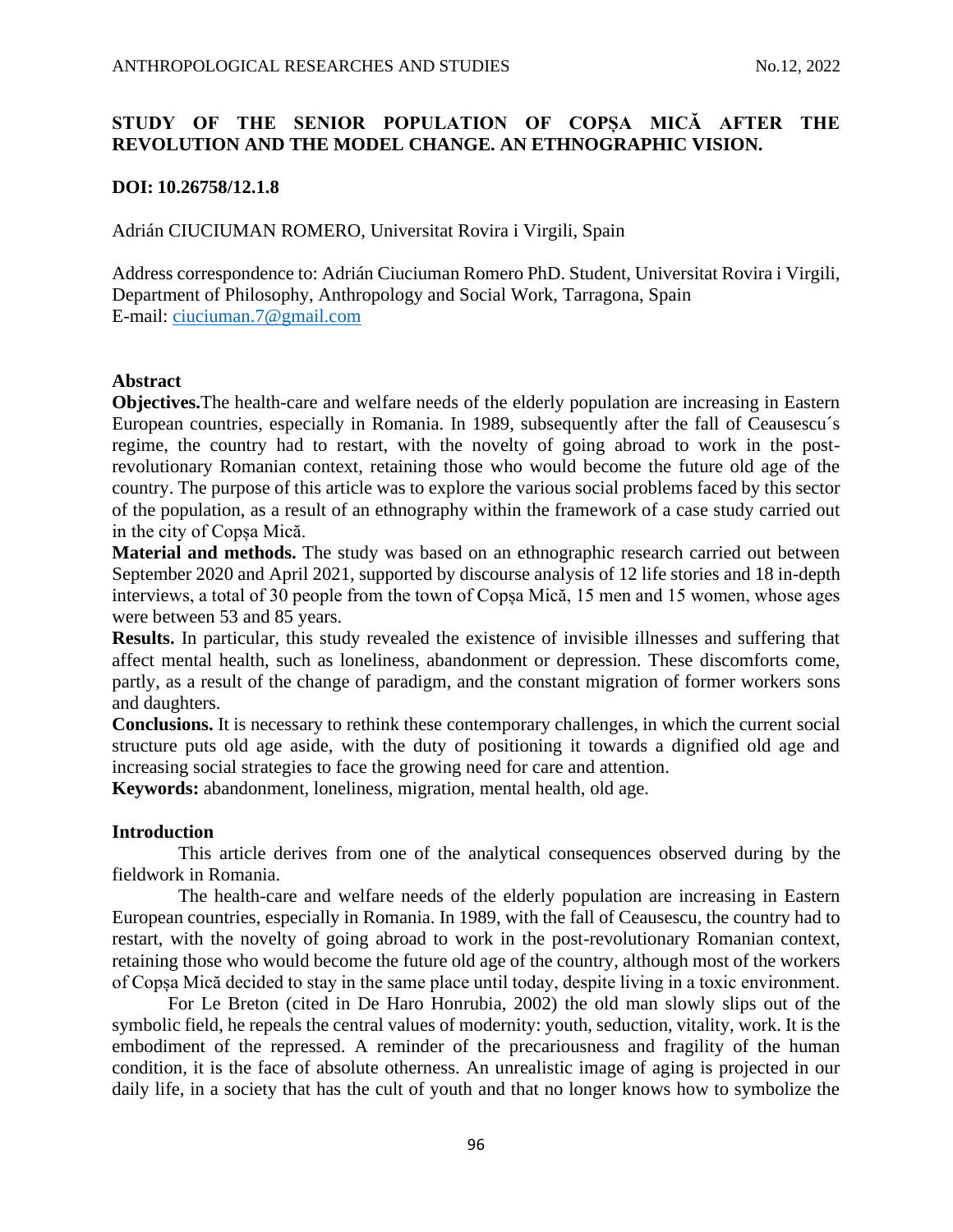fact of aging or dying. Old age translates the moment in which the body is exposed to the gaze of the other in an unfavorable way (Le Bretón, 2002, as cited in De Haro Honrubia, 2014).

On the other hand, the World Health Organization [WHO] warns us of the concept of active aging (as cited in Gómez-Rubio, 2019, p.79). This conception assumes the elderly as potential resources that should be used, and therefore be useful to the economy, the community and families, taking a productivist outlook regarding old age. The WHO justifies it by stating: "The child of yesterday is the adult of today and will be the grandmother or the grandfather of tomorrow. The quality of life they will enjoy as grandparents will depend on the risks and opportunities they experience throughout their lives, as well as how successive generations provide mutual help and support when needed" (as cited in Gómez-Rubio, 2019, p. 79).

This idea of biopolitics aims at the emergence of a concrete ideal of population and the exclusion of difference. On the other hand, biopolitics makes those groups live that conform to the profile that the modern capitalist state projects for its functionality, such as productivity, while letting those who do not die (as cited in Gómez-Rubio, 2019)

In today's Romania, as Marinescu (2020) points out, the general image of Romanian´s older adults is extremely fragmented and incomplete. The existing research in Romania on older people is mainly descriptive and carried out on a certain level, focusing on specific factors that affect their lives (poverty or illness) (Bodogai & Cutler, 2014, as cited in Marinescu, 2020). Regarding the quality of life of the elderly, existing data show that Romanians, aged 65 and over, generally live in poverty (73% say they do not have enough resources to survive from one month to the following), and the three main factors that influence their quality of life are: health, family relationships and economic situation (Garoschy & Mihart, 2010; National Council of the Elderly, 2014, as cited in Marinescu, 2020). In a cross-sectional study of 241 patients (124 men and 117 women) over the age of 60 years, it was found that in elderly patients of both genders, tumor pathology predominates (lung in men and breast and cervix in women) (Baciu, 2015).

After evaluating the image of the elderly population, studies emphasized the fact that limited access to medical facilities or medical treatment (21%), social and psychological factors, vulnerabilities (31%), social isolation and loneliness (31%), age discrimination (39%) and poor level of understanding of their own rights (65%), were the main elements associated with people older than 65 years in Romania (National Council of the Elderly, 2014, as cited in Marinescu, 2020).

On the other hand, a recent study showed that living as a single person, dissatisfaction with the retirement status and the problems encountered in obtaining the basic resources of daily life, were associated with a higher level of perceived loneliness among the elderly in Romania, Bulgaria and Russia (Faludi, 2015, as cited in Rada, 2018).

The fundamental question is why. From here the purpose of this article was to understand and explore the different narratives of the elderly population of the Copșa Mică area within the social perceptions of the communist and post-communist period, beyond the historical environmental contamination, revealing other social problems that initially they were not contemplated. I concluded to investigate this place since it is here where my father was born, and where my grandparents lived and worked. Most of the younger population migrated looking for new opportunities once the industrial decline began with the closure of Carbosin (black smoke factory) in 1993 and the acquisition of Sometra (metallurgical factory) by foreign capitals (Milytheos S.A.), thus beginning the phase of the neoliberal system.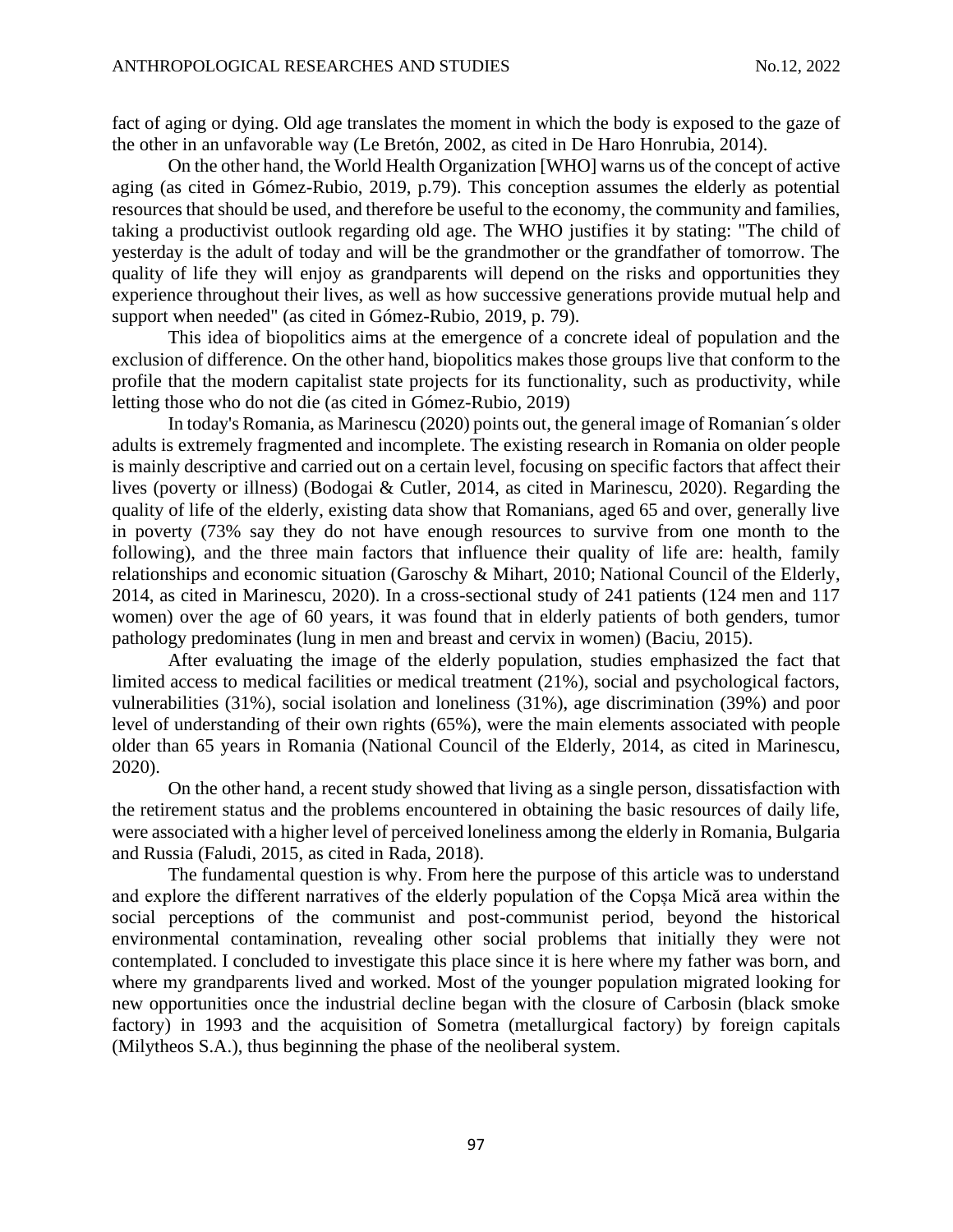Also, the purpose of this article was to explore the various social problems faced by this sector of the population at risk.

#### **Material and methods**

The main research methods used in this article were the in-depth interview, life history, and participant observation. The study was based on an ethnographic research carried out between September 2020 and April 2021, composed by the analysis of discourses from a set of 12 life stories and 18 in-depth interviews, a total of 30 people from the town of Copșa Mică, 15 men and 15 women, ranging between 53-85 years old**.** The initial sampling of the population is carried out through the neighborhood community network, most of them acquaintances of my grandparents who agreed to be interviewed based on this bond of trust. From now on the sampling takes on the shape of a "snowball", the neighborhood network starts working as a connection to find new informants and participants, ensuring their diversity to provide broad and contrasted information.

The in-depth interview and life stories, as such, was a qualitative method that helps to address social phenomena and promotes the subjective deepening of the topic, so, taking into account the characteristics, a total of 3 blocks were collected with semi-structured questions divided into two stages, communist times and today.

Life stories (Taylor & Bogdan, 1994) are social products that belong to the realm of collective meaning. These are narratives that try to reflect those significant events of the individual´s experience. The life stories seek to reach those aspects of social life that are part of the significant events of a community. These were essential in this research, since the search for these meanings facilitated the understanding of certain social facts and gave answers to the questions raised at the beginning. Taylor and Bogdan (1994) point out that this method differs from autobiographies because the researcher enquires for the person's story and worldview and pieces together the life story as a final part.

The 3 blocks of the in-depth interviews were divided with the following criteria: Block 1. Communist context, situational, How did you live in Copșa Mică during communism? What was life like? What values did you and your community have? / Block 2. Collapse and Revolution of 89. How did you experience the Revolution? What did you feel at that moment? How did you imagine the future? How did the closing of the factories affect you? / Block 3. Consequences of the change. Did the change have consequences in your life and in the population? What values have changed in society? How is life now? Do you suffer from loneliness?

Week after week, during the fieldwork and ethnographic research period, an attempt was made to capture, record and visualize everything that was happening in people's homes, in their coexistence, in their thoughts. In order to obtain information and references about their lives and how they are linked to the old age of now, it was necessary to delve and explore their lived experiences, emotions of their childhood, youth, desires, responsibilities regarding care, their values, ethics, their way of being and being in the world based on their different narratives of affliction.

These are some research questions that the author tried to analyze about the drastic change of the system that occurred in Romania and its consequences, where the inhabitants of the area had to adapt to a new paradigm and their way of being in the world.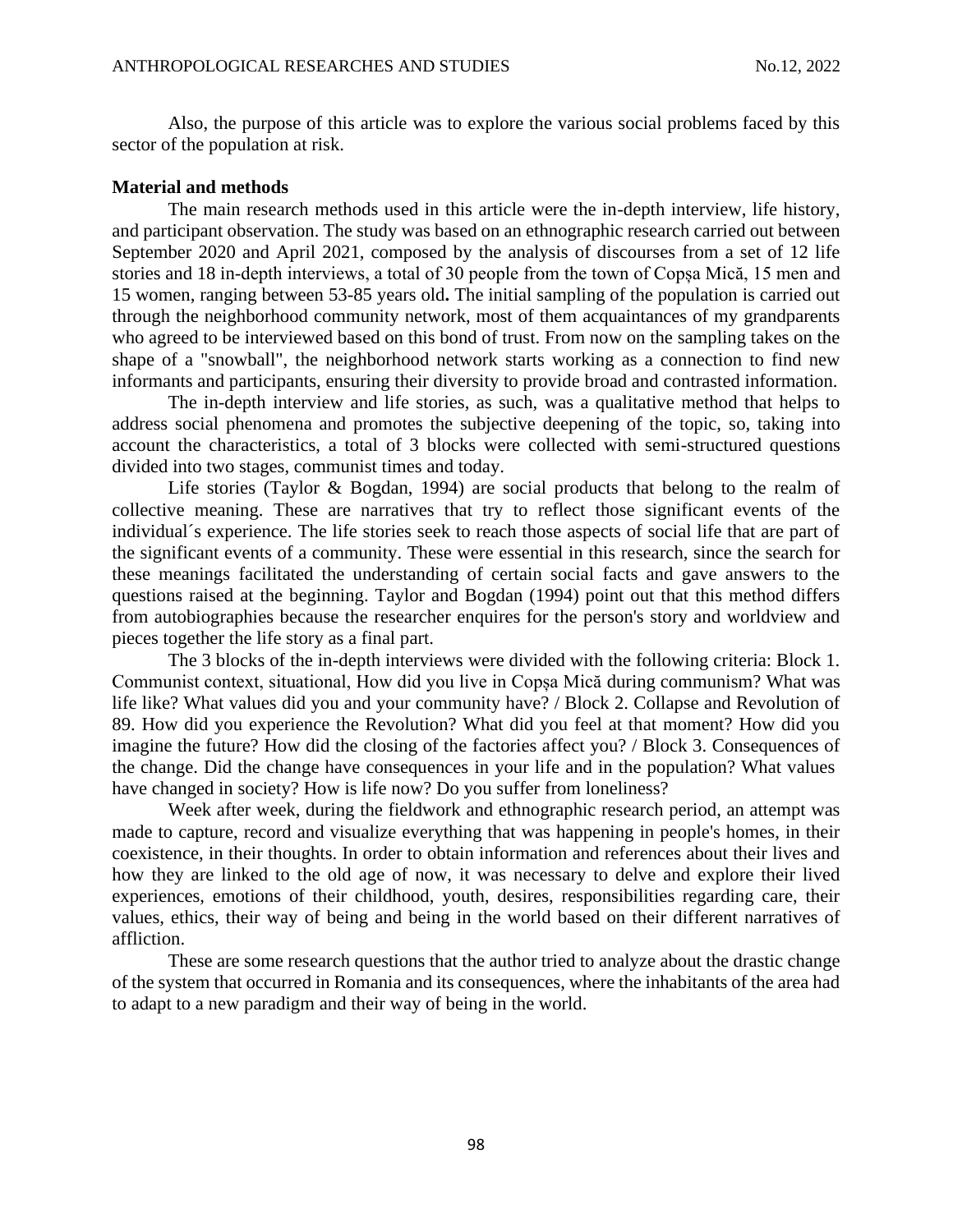#### **Table 1**

| <b>NAME</b> | <b>GENDER</b> | <b>AGE</b> |  |
|-------------|---------------|------------|--|
| Anica       | Woman         | 55 years   |  |
| Maria       | Woman         | 82 years   |  |
| Viorica     | Woman         | 85 years   |  |
| Lânuta      | Woman         | 70 years   |  |
| Filomena    | Woman         | 73 years   |  |
| Adela       | Woman         | 56 years   |  |
| <b>Ilie</b> | Man           | 70 years   |  |
| Veronica    | Woman         | 85 years   |  |
| Petra       | Woman         | 69 years   |  |
| Ana         | Woman         | 80 years   |  |

*People involved in the study*

#### **Results**

### *Socio-political and migratory contextualization*

The second period, which followed the events of 1989, events that represented a turning point in the political and socio-economic life of Romania, was characterized by a sharp and permanent trend of population decline, a fact never seen before. Another cause turned out to be the liberalization of the international movement, which allowed the migration, especially for work purposes, of an increasing number of Romanians (Guran- Nica, 2015)

Another face of the demographic crisis, directly linked to the family crisis and its permanent growth since 1992, is demographic aging. This is one of the characteristics of the Romanian population since the 20th century. The current situation places Romania among the European countries with a marked aging trend (Guran-Nica, 2015)

A population that had known full employment as well as terrible living conditions during the Ceaușescu's government put all their hope of recovery in opening up to a new economy and political model. However, in this eastern part of Europe, the negative effects of globalization acquired unusual dimensions. The establishment of capitalism, far from being gradual, constituted a sudden leap from socialism to savage capitalism (Bernal, 2011; Ciuciuman, 2019).

Specifically, following Gabor (2015), Copșa Mică presents in 1992 a structural population based on the following ethnic groups: Romanians-3675, represent 68.96%, Hungarian-773, represent 14.5%, Romi people 808, represent 15.15%, Germans-71, represent 1.33%, and other nationalities represent 0.07%. The population is mainly working class, representing 74.4% of the population, with 5,332 inhabitants. Compared to 1989, the number of inhabitants fell to 27% of the general population.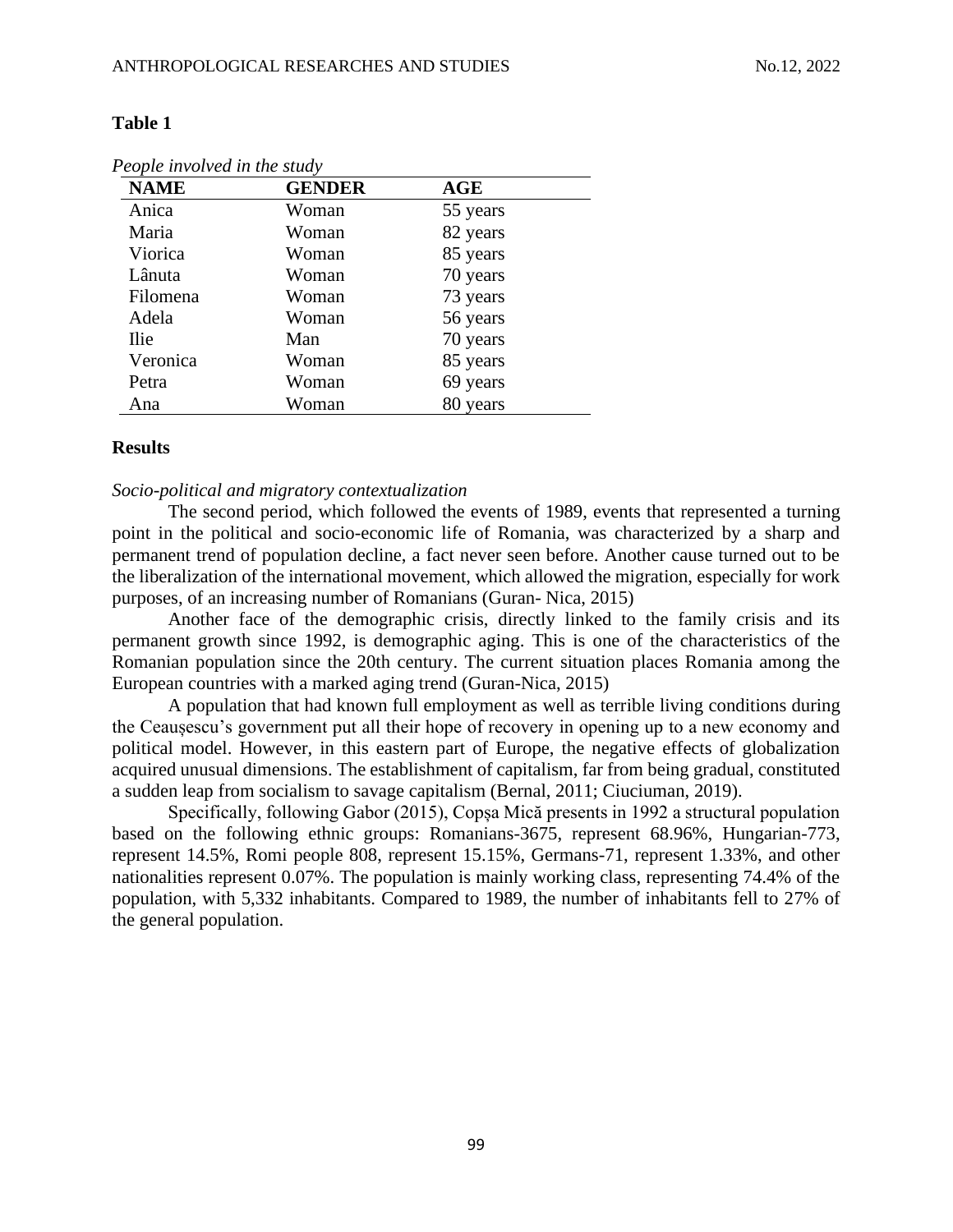## **Table 2**

| <i>L ophilation by nationally</i> |        |      |             |             |      |      |      |      |
|-----------------------------------|--------|------|-------------|-------------|------|------|------|------|
| 1960                              | 1970   | 1975 | <b>1980</b> | 1985        | 1990 | 1995 | 2002 | 2012 |
| 5.407 h                           | 6581 h |      | 6764 6938 h | 6977 h 6581 |      | 5229 | 5374 | 5142 |
|                                   |        |      |             |             |      |      |      | h    |
| (Gabor, 2015)                     |        |      |             |             |      |      |      |      |

*Population by nationality*

## *Practices and representations of the older inhabitants of the Copșa Mică area*

Copșa Mică is a city populated by former industrial workers, whose toxic work environment allowed them to retire early, aged 45/50, and they have continued to live in the same place ever since. From the paradigm shift, and as a result of itself, begins to take shape the abandonment and lack of interest shown by the Romanian State, as well as the loneliness produced by the departure of the younger generations, after the wave of migrations that occurred in the country starting in 1989. This meant a worsening of the physical and mental conditions of the people who stayed in this place, exacerbated by living in a toxic environment.

In the in-depth interviews and life stories of the informants, the causes and consequences of some invisible ailments emerge (since those visible in the biomedical aspect are consequences of the toxic industrialization of the area). The common questions start from something more general, more situational, about what life was like in Copșa Mică, to put their social perceptions in context. Most of the population in the area (which is considered an industrial place) comes from peasant and agricultural families, and they settled both in Copșa Mică and in some neighboring rural villages such as Axente, Şeica Mică, Târnăvioara, Micasasa.

The following photographs were taken during the ethnographic work and they are presented as an introduction, to give rise to the different narratives and interpretations of people.

*Image 1 (Photograph made by the author,2020)*

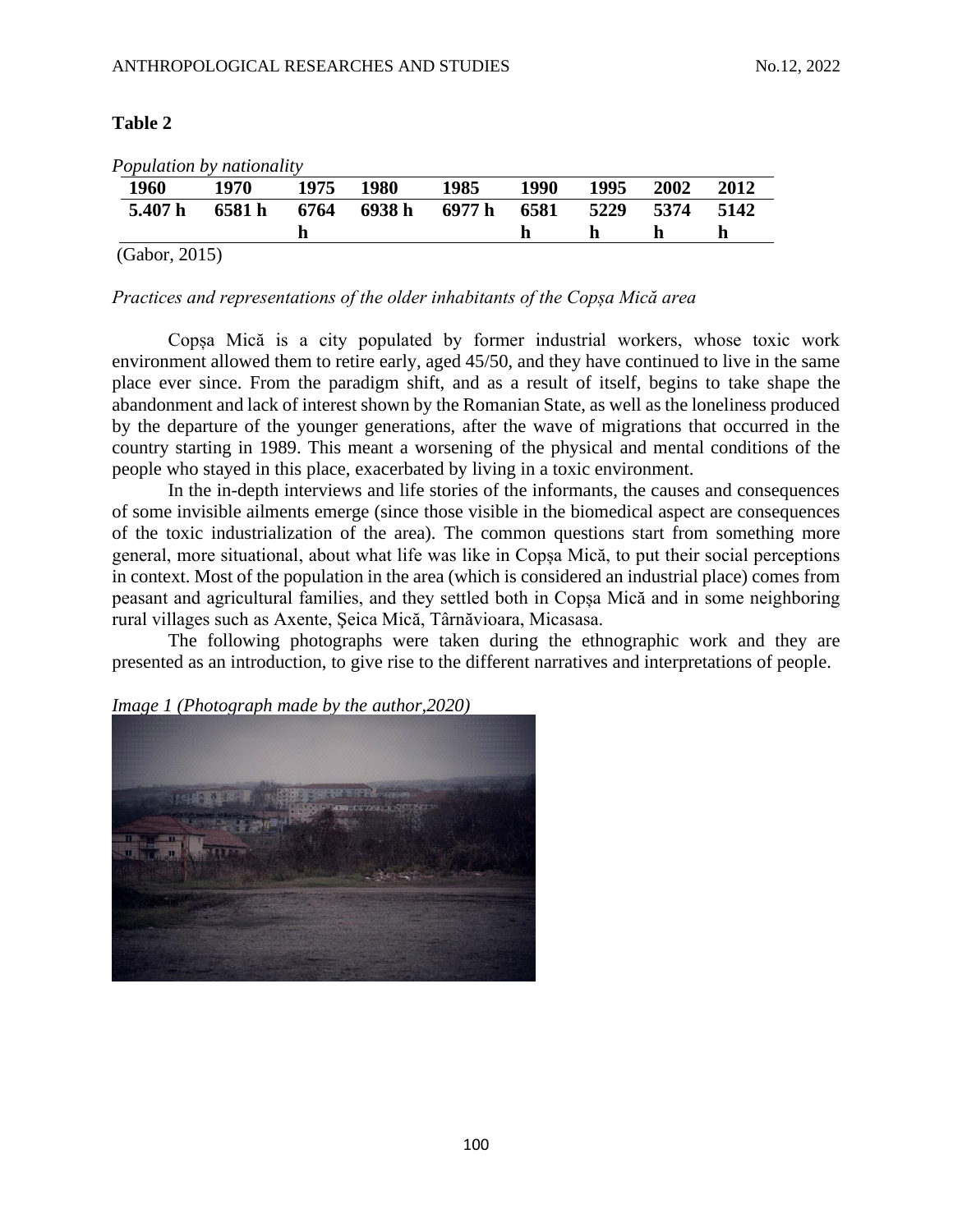

*Image2 (Photographs taken of the inhabitants by the author, 2020)*



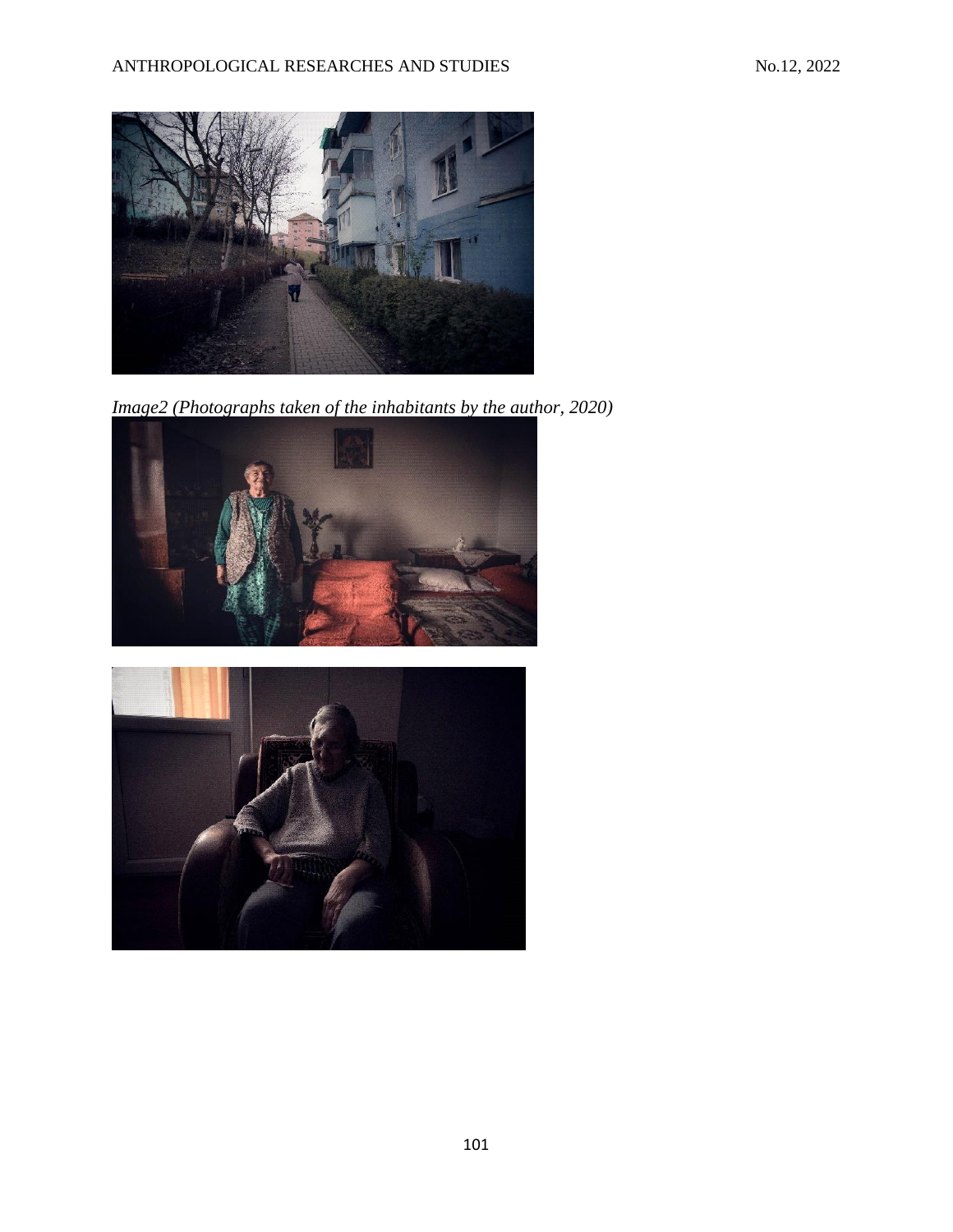



During the in-depth interviews and life stories, most of the informants started with their own perceptions of the world, what life was like in the communist stage, how they saw reality, what it was previously called Block 1, here are some examples:

"*We were united people, even more so because we were farmers, people helped each other, if there was a problem they would immediately come and help you, people gave a lot, when something was needed, any neighbor would come to see what was happening ... they were some people ... they weren't nowadays people who are always stressed, they were more united, they helped each other, do you understand? (…) When we had a difficulty at home or something similar, we supported each other, among friends and family, before you say help me! (…) When I lived in my parents' house, you could see the good soul in people's eyes, my neighbor Costantin always asked me: " lady Lascu, don't you need any help today?" They worried about me, every day ... We went to dance with each other in the park, at the cultural center, we had parties on Sundays with friends, there were many of us, so beautiful, from house to house, an indestructible harmony, a good mentality, collective, helper… those times were the best of my life.*" *(Lânuta, 70 years)*

"*Copșa before, during communism, worked very well, the economy was quite powerful, a lot of money was made, people were very happy ... people had everything they wanted, a house, a car, health was public (...) But look, I give you an example, when I was in the fourth year of chemistry, our cook had the house near the school, and she told us one day* "*look girls what I bring you for the weekend*"*- we were in a boarding school - and suddenly he took out of some bags a lot of food, tomatoes, lettuce, eggs, cozonac, and he invited us to his house ... people were very good at that time, and there was a lot of unity, but now ... we spent some nice time on important days*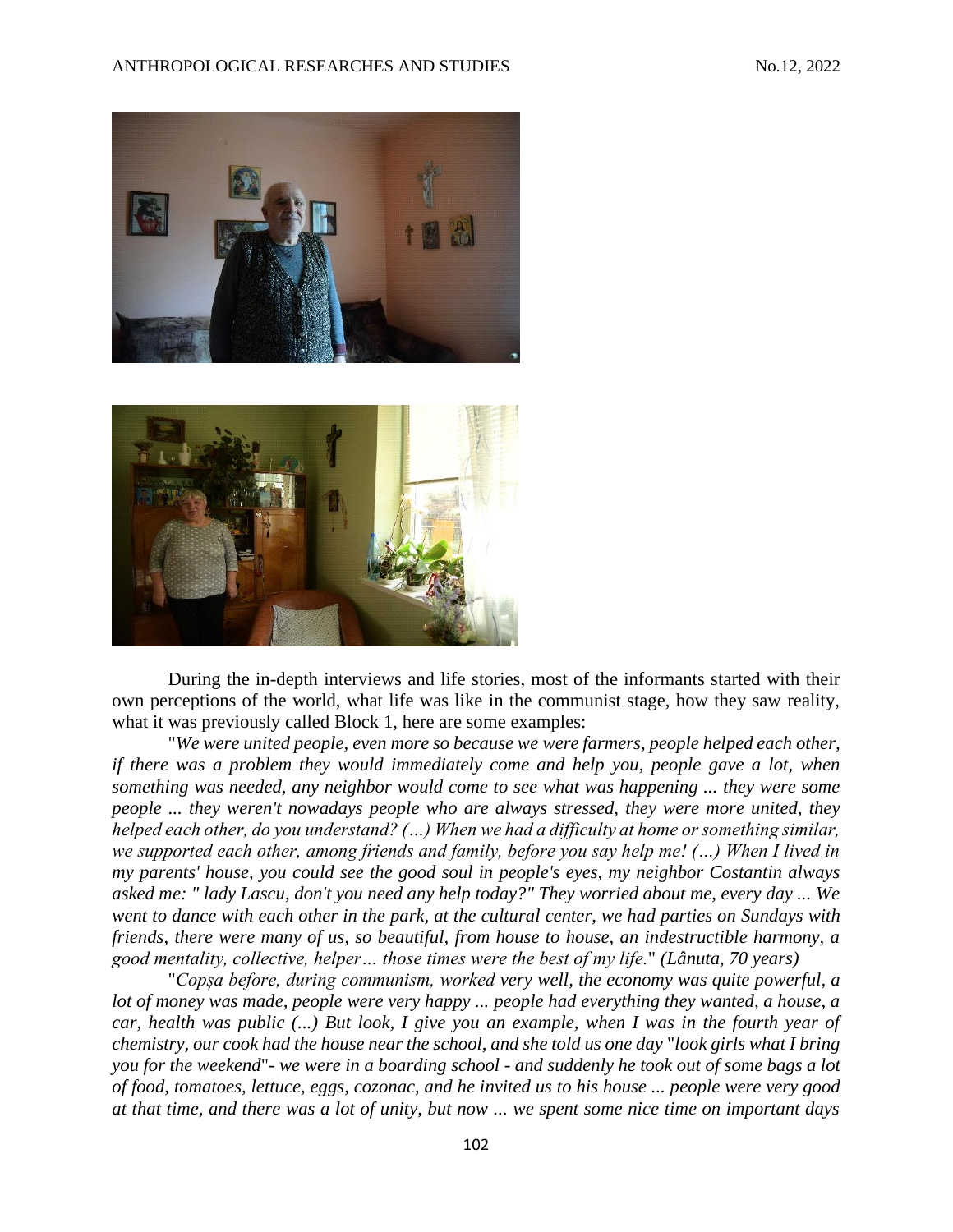*like Christmas, Easter, Sfintul Gheorghe, from house to house and get distracted but ... these times are gone ... they are gone ... " (Filomena, 73 years)*

"*There are many words to define the past, but one was responsibility, the responsibility of each other, things were thought and done, without discussion (...) If they gave you something, you knew that you had to give something back, nothing was free ... if I want to be the best I have to learn, if I want to have money I have to work (…) Another thing that I miss is the word, at the individual level and the level of society, respecting what you say (…) was another life, a lot better than now, it made you stronger above all else, it made you see things more maturely too, you had to pay attention to your parents, your older brother and your grandparents, always ... now people lie to you, they look for other things. Now they have other things, before if someone gave you their word, it was their word, it was something sacred (...) Many times when I dream, I dream when Copșa was in all its splendor, for good and for bad, I grew up there ... in those blocks, in each apartment there were 3 or 4 children, I used to hang out with their parents, we played all the games, elastic, hide-and-see, cards, with the ball, with the bicycle, we picked fruits from the trees in the meadows, we walked through all the meadows here ... there was a cultural center, a large cafeteria, musicians came to dance popular music ... I can not believe the present times, we have gone very fast with everything, totally contrary to the values that I grew up with, how can it be such a fast and abrupt change? Where are the values that we were raised on?" (Adela, 56 years)*

On the other hand, in Block 2 the attention was focused on the collapse and revolution of the 89, and the impact it had on the inhabitants, how did it affect them, and the closure of the factories.

"*There were many people here in the area, many many... we were 7,0000 workers (...) Romania entered the European Union and they wanted to destroy us (...) The revolution was a shock, what they did to Ceauşescu seemed horrible to me, with his good and bad things, and suddenly the factories were closed, and I imagined that the worst was yet to come ... I was at home and I saw it on television, but it affected me a lot when they shot him, as if he were an animal, and From there to where we are today, the country, the country and us are not doing well! Because of what happened, my only daughter is in Germany, a great shame…*" *(Ilie, 70 years)*

"*Me and my husband retired just weeks after the Revolution, this in December ... when the factories were closed everything broke down, there was nothing left, not even the hospital where I worked, they all left, we did not leave because we entered, as I told you, in retirement and the problems were over, but of course, when you get older there come other problems that you don't know ... the small hospital here doesn't have the necessary resources to take good care of us, we have to go to Mediaș to get tests done, electrocardiogram , electrogram…This life has passed, I still don't even know how... here I knew everyone, as I worked in the hospital, I met a lot of people, every time you left home or work, you talked to someone, you met your best friend on the street, now if I leave home, I don't know anyone (…) with the pension that I earn now I can survive, enough for what little I have… now there is no work, so there is no one here…" (Veronica, 85 years)*

"*I worked in the same place for 20 years, then I retired ... On the day of the Revolution, we did not know what to do, whether to be happy, angry, we did not know much, we were curious about what would happen, what the future will be like! how will it be (…) we thought it was going to be something good, good… but we were never going to imagine that it was going to be worse than in Ceauseşcu's time, we didn't think about this matter! That you do not have a job, that you do not have a house, that you have to leave the country to find a life for yourself ... it is not so good abroad either ... at that time you did not think I have to go find my life, as it happened to my*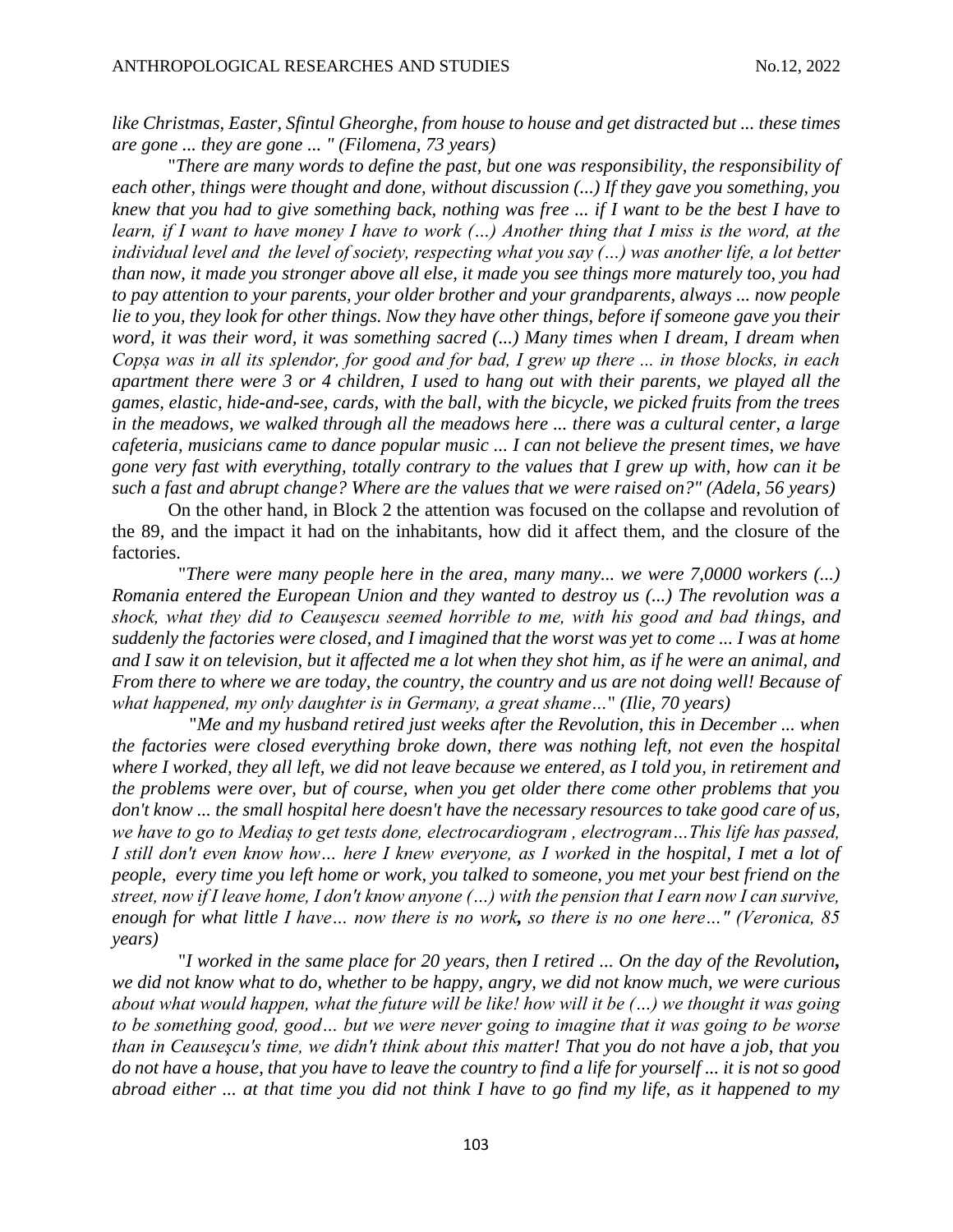*daughter Alina (…) when the factories were closed it was a disaster, people did not protest, people were very sad, the director called us all and told us that the factories were going to be closed for a period, but he was also crying, because he knew that what he was saying was not going to be*  like that, he told us that they were going to close and then they would reopen, as you know it never *opened ... and the director died, possibly of sadness (...) Therefore, people did not know what to do, how to eat, they retired all of us suddenly, for living in a toxic environment and for ending the regime, we did not know what to do next, but those who did not have to retire yet had to find another job quickly." (Petra, 68 years)*

Finally in Block 3, it were encompassed the consequences of the change. How did it affect life? What changes were there, which ones were maintained? What values have changed? How is life now? Do you suffer from loneliness? This was a turning point, from here what has been said above is linked and interrelated. It cannot see the blocks as static compartments, but rather they are liquid interpretations that give meaning to their reality. Here are some examples:

"*People are cold, they are no longer what we once were, we made ourselves bad people from one day to the next, when people have something they keep it for themselves and does not share it! Now you can drop dead in this town and no one will come to help you get up, not even look at you (…) a lot of envy, and in this town there is nothing to do… where are you going? ... my sister Maria is alone, her children all migrated and there is no one to take care of her, where is the public health that we had for the care of these people? And our children? She does not want to enter a recovery center, they are very expensive, her pension does not allow it either, realize that they are like 200 euros in your country, per month! And because she does not feel comfortable with the methodology of these centers either, and as Maria there are many here who are alone and with a fairly small pension, life is very hard now, but people have changed, I tell you ... this means democracy.*" (*Ana, 80 years)*

"*Life here is now unpleasant, a lot of loneliness, there are very few people left ... the few people that remain are old and we don't even go out on the street, there is no longer the youth that was before, when you are young you see life differently, when you get old and you see that you have few things left, you touch and feel that life is ending (...) we can go here to a nursing home, but they do not have the optimal conditions, it does not give us the money either, we are not used to this socialization, we prefer family, that's how it always was! So we get old, we get old, we get old until we die. Probably, in years and years, there will be no people in this place, and it will disappear. The people that remain here are the pensioners, and the young people left, so I imagine that this place will disappears completely." (Petra, 68 years)*

"*Now it is my turn, now it is my turn to die, but I tell you that dying does not weigh on me, what do I have in this life? I have nothing left ... my husband, my parents, my daughter are gone ... My last request to God is to get to bed and not get up anymore, that's the last thing I ask, and when the woman from the service, who sometimes does the shopping, comes she will find me sleeping soundly in bed. I already told her:* "*Look If you find me in bed, what you have to do is bury me in the cemetery, and you keep the house because I have no one to give it to, so you will keep it*" *(…) The factories were closed and there is nothing else, nor my beloved canteen, I danced, ate, fell in love, everything in the canteen, everything is abandoned here ... there is no one here, my daughter cried to go to Spain, she did not want, did not want ... and in the end her destiny was death, but what are we going to do? it is very difficult …" (Maria, 82 years)*

"*Copșa right now is a garbage dump, the state was not able to create decent living conditions for those who stayed, drinking water is a super important task and here we are, we have to collect drinking water from the source to make coffee, clean vegetables or drink water, I*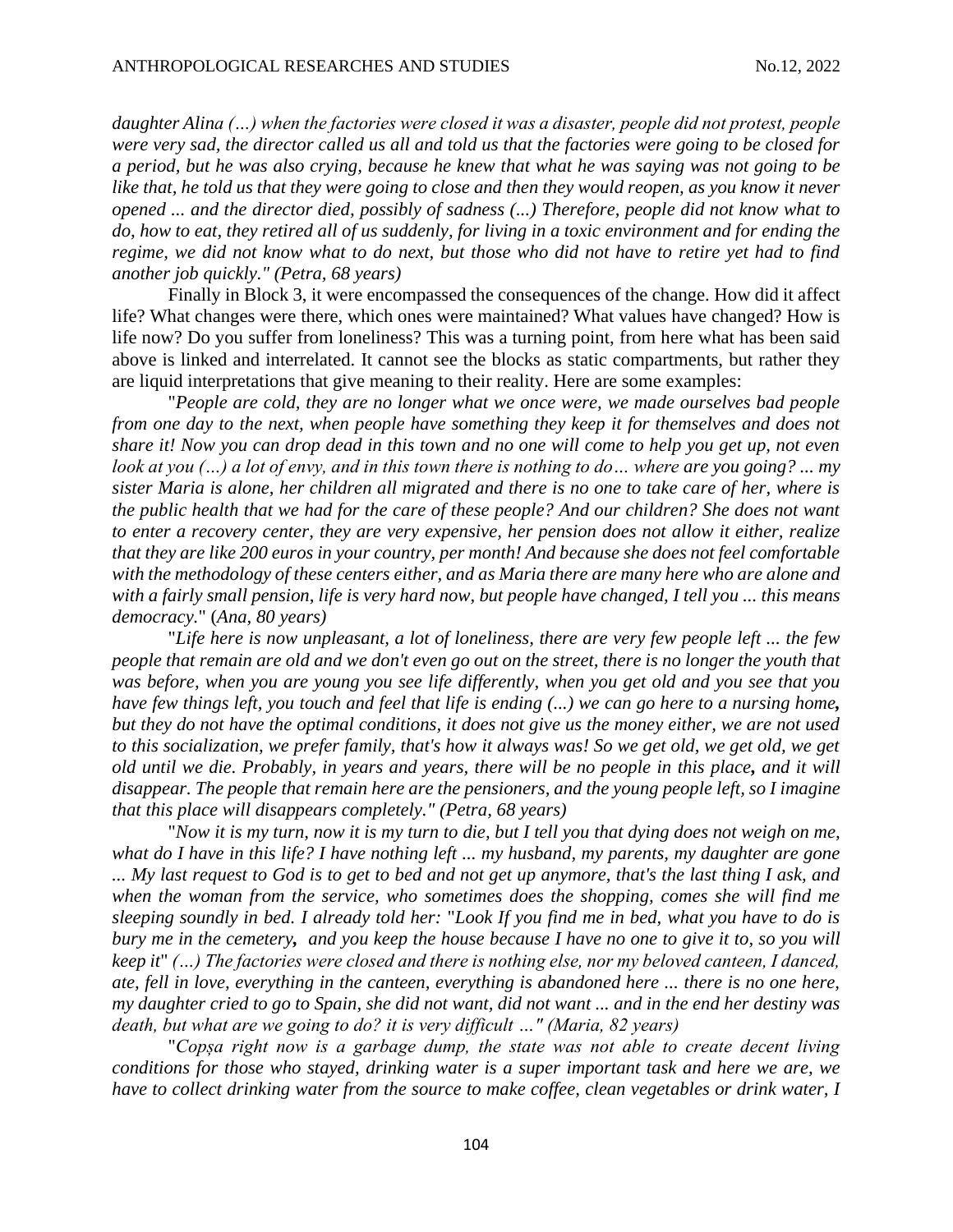*have not reached the age of my father but for their generation, with all the physical problems they have, going to collect water day by day does kill you ... and those who stayed here and are still working, we have to go to Sibiu to work, with all that implies." (Viorica, 55 years)*

"*They suffer, without discussion, they suffer, but not because of a financial problem, I don't think that's why, I think it's more of a psychic and spiritual problem, of course, they are alone, without children. If the couple is there, it may be fine, because they accompany each other, they talk to their children through social networks, but when there is only one left, the depression is clear... they get up alone, the children abroad, they do not know how to handle some technological things, it is difficult ... and there are many like that (...) it is a big problem here, because we all know that the children will not come back. For them right now the most important social determinant for health is the accompaniment, and specially when you have a certain age (...) I get patients who tell me that their body hurts, they do not have an integral family here, it is a constant case (...) for example, they are worst during the holidays, and of course, nobody wants to leave from here! Why? Because they think that they will not adapt, I also suppose that it will be more difficult, another rhythm of life in Western Europe, and specially in the cities (...) For example, something they tell me a lot is that when they go to see their children abroad, they do not feel any type of pain, both head and knee, any illness, tension, nothing, do you understand? Then they come here, and it's another story..." (Anica, 55 years)*

In these narratives*,* the feelings of loneliness, abandonment and anguish were approached from the blaming of the paradigm shift of 1989. Thus, Romania entering "democracy" became a country accelerated by the market economy, increasingly individualistic and neglecting community and reciprocity values.

Doctor´s Anica explanation was important and key in the understanding of the Explanatory Models (EMs), which are the notions about an episode of disease and its possible therapeutic action used by all those involved in the clinical process (Kleiman, 1980, as cited in Martínez, 2008)

These interpretations of affliction are not independent of their socio-historical and politicaleconomic context but are mixed, as a consequence of their social and material conditions. As Ángel Martínez (2008) would say, it is a priority for medical anthropology to recover the voice of those who have suffered, their values and their representations throughout the analytical process. Old age is led from the narratives of grief and the chain of social and structural inequalities.

#### **Discussions**

The WHO (1948) defines health as "a state of a complete physical, mental and social wellbeing, and not only the absence of affections or diseases"

Regarding old age, what can we do to ensure that its agency and politicization do not make invisible the dependency, the need for special care, and the fragility of a certain number of seniors? What can we do to avoid getting lost in generality and prevent the victimization of the elderly at the same time? (Gómez-Rubio, 2019, p. 73). These questions are framed to give way to old-agecare-independence relationships.

The study by Rada (2018) shows that it is preferred for the Romanian family to take care of their own elderly people, as in the Mediterranean model, unlike European North where state support is preferred. There is an invisible law in Europe that dictates to adult children the caring and support of their elderly parents, altruism and reciprocity are involved in these support flows. More or less support is needed depending on the increase in life expectancy (Künemund, Motel-Klingebiel, & Kohli, 2005, as cited in Rada, 2018). On the other hand, from an anthropological perspective, Europe is not the only space where the cultural norms of filial duties are still present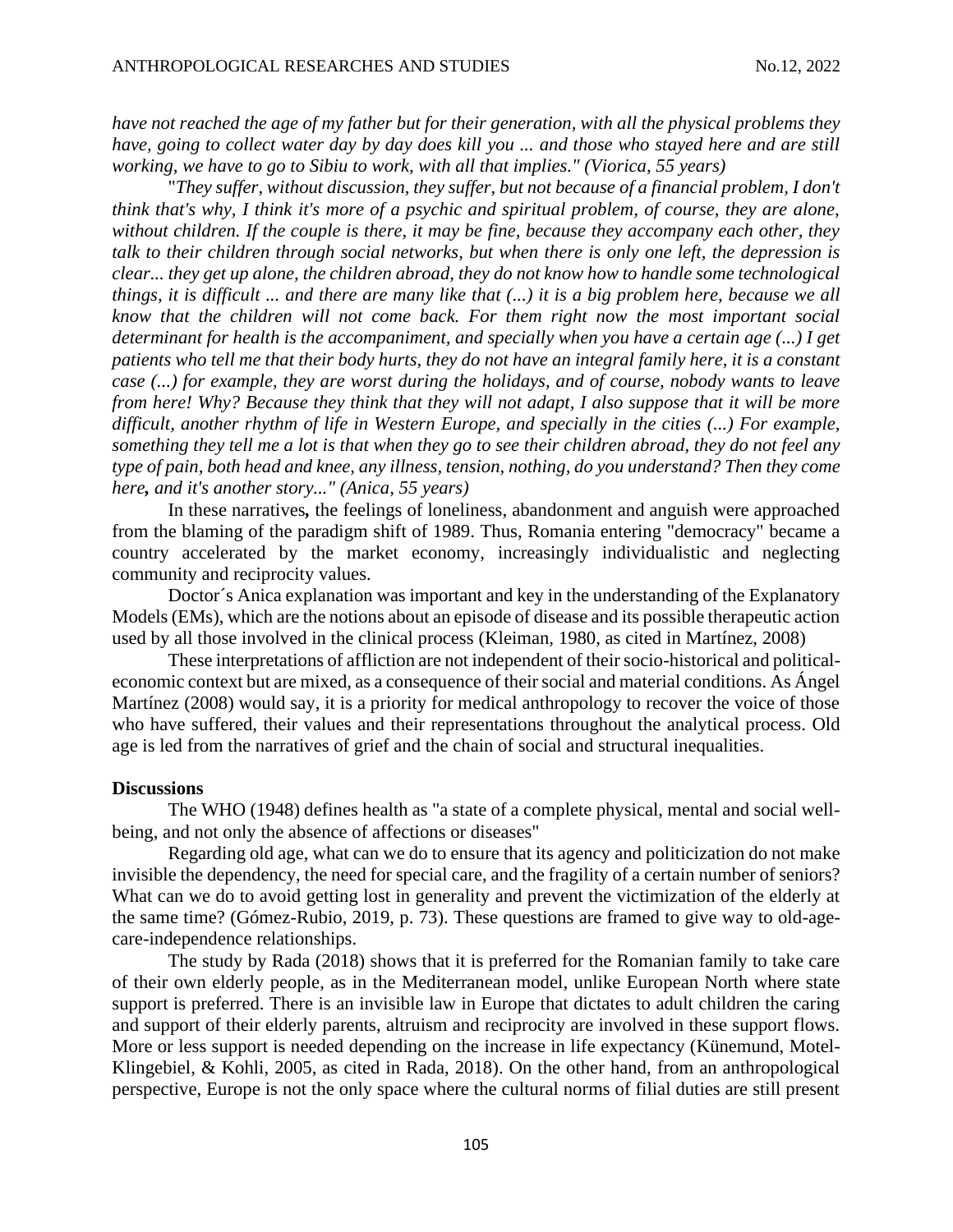and solid. The flow of intergenerational support from adult children to parents is manifest in many traditional patriarchal societies, for example, East Asia. But in those cases where children are not able to assist their elders, as it is Copsa Mică's situation, the state should promote social action and new models of care to prevent citizens to suffer from social isolation or loneliness.

Loneliness accelerates the entire degenerative process of a person and causes ravages on their abilities. According to Meyer (2021), loneliness is not simply a specific side of sadness, rather a public health problem that deteriorates all aspects of a human's well-being.

In the in-depth interviews and life stories, it was found that the paradigm shift and the strong migration, early retirement, life in a toxic environment are some social and cultural determinants of signs and symptoms that affect the elderly causing loneliness, abandonment, depression, and unstable health at a subjective and emotional level, being marked risk factors in people's health. In addition, during the participant observation, I was involved in the daily life of older people, walks, breakfasts, board games, sharing a glass of wine, etc. Presence is also an act of care, as well as mindfulness, and, above all, listening. It is essential for emotional care, which as Puig (2021) explains, cannot be separated from the physical task, since the two are united in the depths of daily life. Care is connections, a process of meanings. The experience of caring is linked to the concept of vulnerability and thus brings us closer to social responsibility. It is a political position that places value on caring for and criticizes the neoliberal policy that considers it a "defect" (Puig, 2021) and that fits people as individuals, with decision-making power, and autonomy. That is why there is a need for speech and conversation in these interpersonal relationships*,* and they should support any human practice. Caring is, then, sweeping and talking (Puig, 2021, p. 50)

The research is developed on the social context of peasant families in rural villages, so it is necessary to point out the inequalities and the scarce social and material resources they possess. These factors also influence negative aging development and, therefore, the need for care increases, and that is why a response by the State and the World Market must be ensured through public policies which facilitate the last stage in life, as well as proposing neighborhood and community solidarity.

#### **Conclusions**

Social isolation should be avoided through the civic and cultural participation of older people in society.

It is essential, from a social aspect, to develop strategies and programs to stimulate cooperation and mutual support of the elderly and young people with resources such as volunteering. On the one hand, children and young people need role models and mentors who share their life experience with and, on the other hand, the elderly need the support of the young. Education is important to avoid negative age-related stereotypes, both because they have the potential to strengthen prejudice or discrimination against older people, and because they influence people to develop patterns of behavior, thinking and emotions that confirm this negative stereotype (Rada, 2018). It is about the integration and participation of older people in society, the adoption of measures to promote successful aging, the promotion of intergenerational relationships based on cooperation (Rada, 2018). As Soronellas and Comas D'Argemir (2021) point out, in recent years the aging process has changed and modified essential aspects of social life. This process has been diluted over time and involves new perceptions of the life stage, new social and family dynamics, such as the transformation of gender roles, care needs and public policies aimed at the elderly (Attias-Donfut & Segalen, 2007, as cited in Soronellas & Comas D'Argemir, 2021)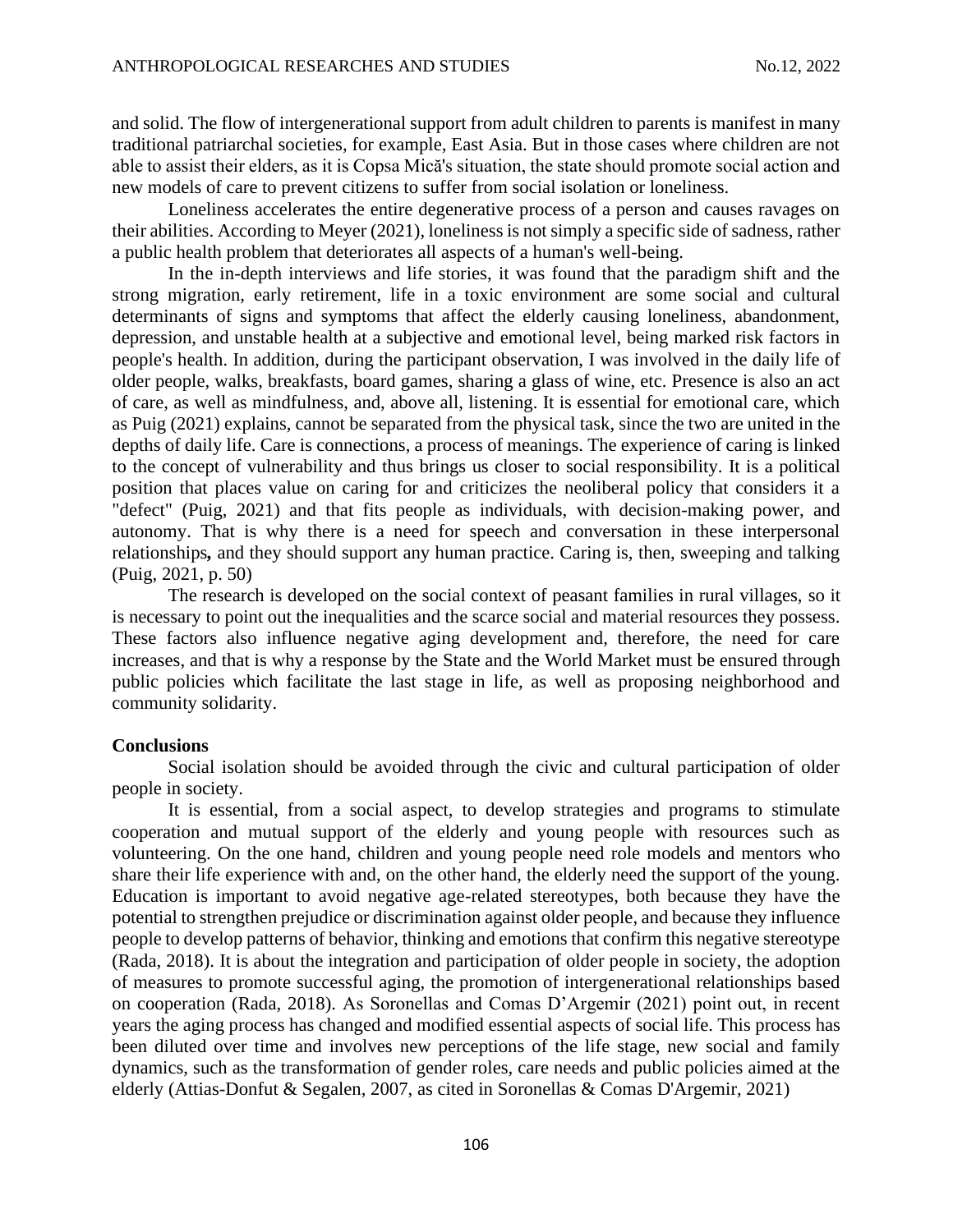Copșa Mică and Romania in general, have before them a crucial challenge to face in the future years, and it is to break with this outdated model of putting older people aside and*,* instead of making them part of an active and political society, increase their social participation and be considered active subjects for the transformation of life. Obviously*,* this will not be possible without socioeconomic and cultural resources, as well as the return of family networks or the creation of new networks that intervene in interdependent relationships.

# **Ethical considerations**

Written informed consent was obtained from each participant at the time of recruitment. The subjects were informed that they could withdraw from the study at any stage, and permission was obtained to analyze the content with scientific teams.

# **Acknowledgments**

A summary of this paper was presented at the online International Conference: "*Individual, family, society - contemporary challenges*", Fourth Edition, 6 to 7 October 2021, Bucharest, Romania and published in the Anthropological Researches and Studies, No. 7/2021.

# **References**

- 1. Baciu, A. (2015). *Medical anthropological aspects concerning old age diseases in a medical emergency service.* Vol. Geriatria şi Gerontologia în Context European [Geriatrics and Gerontology in a European Context] Congress, ISBN 978-0-20249-6.
- 2. Bernal, M. (2011). *Cuerpo, comida y migraciones. Un análisis transcultural de los (mal) estares alimentarios. [Body, food and migrations. A cross-cultural analysis of (bad) eating habits].* Thesis from Universitat Rovira I Virgili. Retrieved October 5, 2021 from <https://www.tdx.cat/bitstream/handle/10803/34759/Tesis.pdf?sequence=1>
- 3. Ciuciuman, A. (2019). *Doamne Ajuta! Estudio sobre las prácticas alimentarias ortodoxas de la inmigración rumana en Barcelona. [God help us. Study on the orthodox food practices of Romanian immigration in Barcelona.]* Master's tesis from Universitat Rovira i Virgili. Retrieved October 10, 2021 from [file:///C:/Users/Equipo/Downloads/Doamne\\_Ajuta\\_Estudio\\_sobre\\_las\\_practicas.pdf](file:///C:/Users/Equipo/Downloads/Doamne_Ajuta_Estudio_sobre_las_practicas.pdf)
- 4. Comas-d'Argemir, D, Soronellas-Masdeu, M. (2021). *Envejecimiento, dependencia y cuidados. Retos sociales y retos asistenciales. [Aging, dependency and care. Social challenges and healthcare challenges].* Arxiu d'Etnografia de Catalunya, 22, 5-18. <https://doi.org/10.17345/aec22.5-18>
- 5. De Haro Honrubia, A. (2014). *El estigma en la vejez. Una etnografía en residencias para mayores. [The stigma in old age. An ethnography in nursing homes].* Intersecciones en antropología, 15, (2), 445-59. Retrieved October 2, 2021 from http://www.scielo.org.ar/scielo.php?script=sci\_arttext hyperlink
- 6. Gabor, I. (2015). *Copșa Mică, Istoria industriala. [Copșa Mică, industrial history].*  Medias: Samuel.
- 7. Garoschy, D. and Mihart, E.O. (2010). *Saracia si standardul decent de viata al persoanelor varstnice din Romania*. [The older adults'poverty and decent standard of living in Romania].
- 8. Gómez-Rubio, C. (2019). *Vejez y cuidados, eso que les pasa a otros (as). Discursos y experiencias comunitarias autogestionadas en personas mayores de Santiago de Chile. [Old age and care, what happens to others. Speeches and self-managed community*